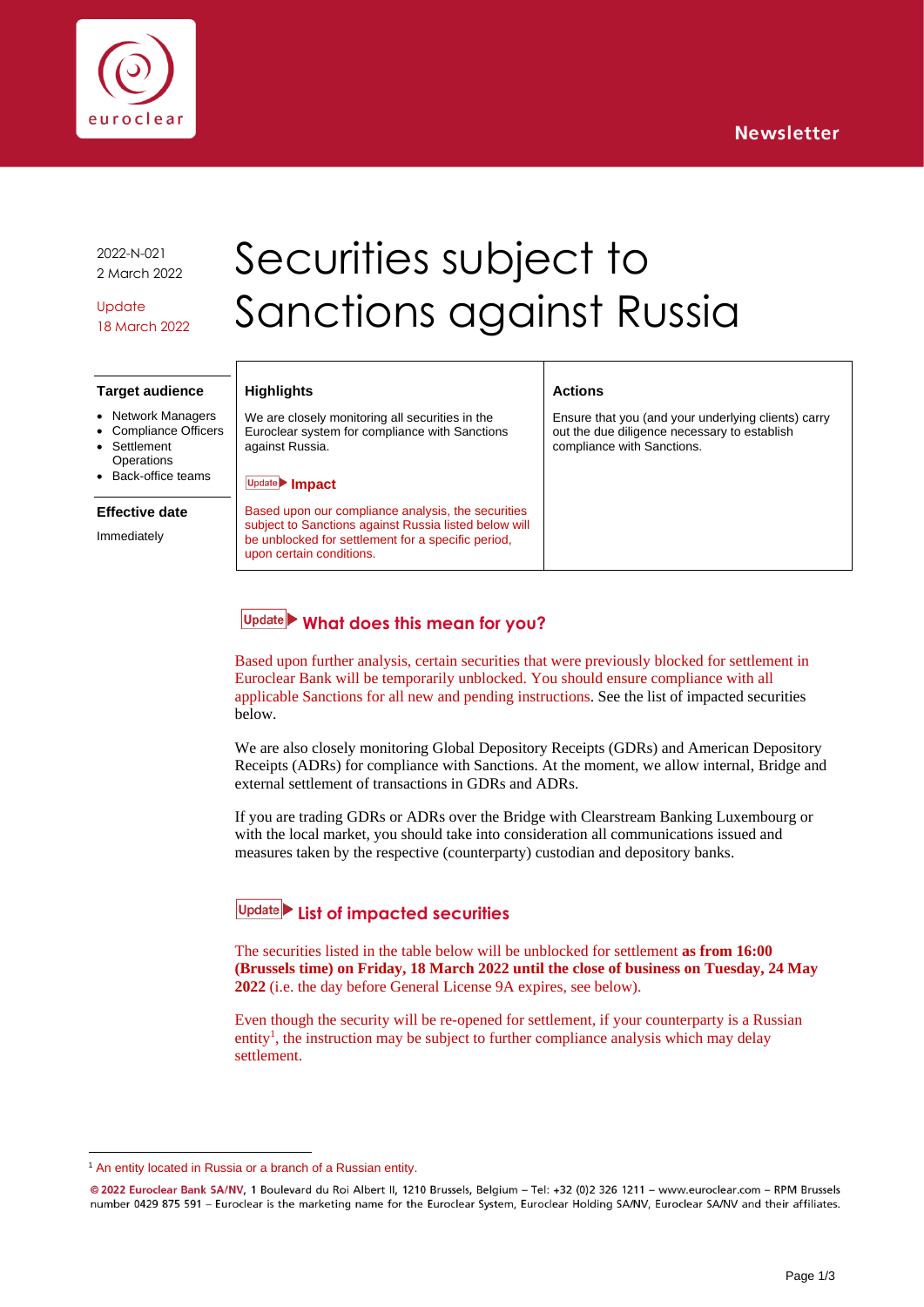

## **Important**

• **By sending us a new instruction in the securities listed below**, it will be deemed that you have made an appropriate determination of compliance with all applicable Sanctions, including those of the EU, United Kingdom and the United States.

This includes, but is not limited to, conditions in the U.S. Department of Treasury Office of Foreign Assets Control (OFAC) General License 9A, applicable until 12:01am (eastern daylight time) on **Wednesday, 25 May 2022**.

• **For instructions already in the Euroclear system**, if you are unable to make an appropriate determination of compliance with all applicable Sanctions, you are required to cancel any pending instructions in the impacted securities **before 16:00 (Brussels Time) on Friday, 18 March 2022**.

**Note**: for all matched internal and Bridge settlement instructions, we will only execute the cancellation when both you and your counterparty have requested the cancellation.

| <b>ISIN</b>  | <b>Security name</b>                       |
|--------------|--------------------------------------------|
| US91821XAD57 | VEB FINANCE LIMITED 6.80000 22/11/25       |
| XS0559915961 | <b>VEB FINANCE PLC</b><br>6.80000 22/11/25 |
| XS0800817073 | <b>VEB FINANCE PLC</b><br>6.02500 05/07/22 |
| XS0893212398 | VEB FINANCE PLC<br>4.03200 21/02/23        |
| XS0993162683 | <b>VEB FINANCE PLC</b><br>5.94200 21/11/23 |
| US928564AB98 | <b>VNESHECONOMBK 144A VAR</b><br>00/12/15  |
| XS0082144923 | <b>VNESHECONOMBANK</b><br>15/12/15<br>VAR  |

## **Reminder**

We kindly remind you that in accordance with section 3.1.1 of the Operating Procedures of the [Euroclear System,](https://my.euroclear.com/content/dam/euroclear/Operational/EB/Legal%20information/Operating%20procedures/public/LG001-Operating-procedures-of-the-Euroclear-system.pdf) we may suspend your instructions if they require manual investigation as part of our compliance policy.

We will not take any liability for any damage or loss resulting from such investigation and/or delay in processing of your instruction due to such investigation. If we obtain sufficient comfort that your instructions fall within the permitted activities, then such instructions would be allowed to continue their processing cycle. If it is not the case, then your instructions would be rejected.

In addition to the actions and measures we have taken, we expect you, as our Participant (and any other underlying entity), to also ensure due diligence and compliance with the sanctions, as they should be respected in every step throughout the custody chain.

## **Keeping you informed**

We are closely monitoring the situation and will keep you informed of any further developments.